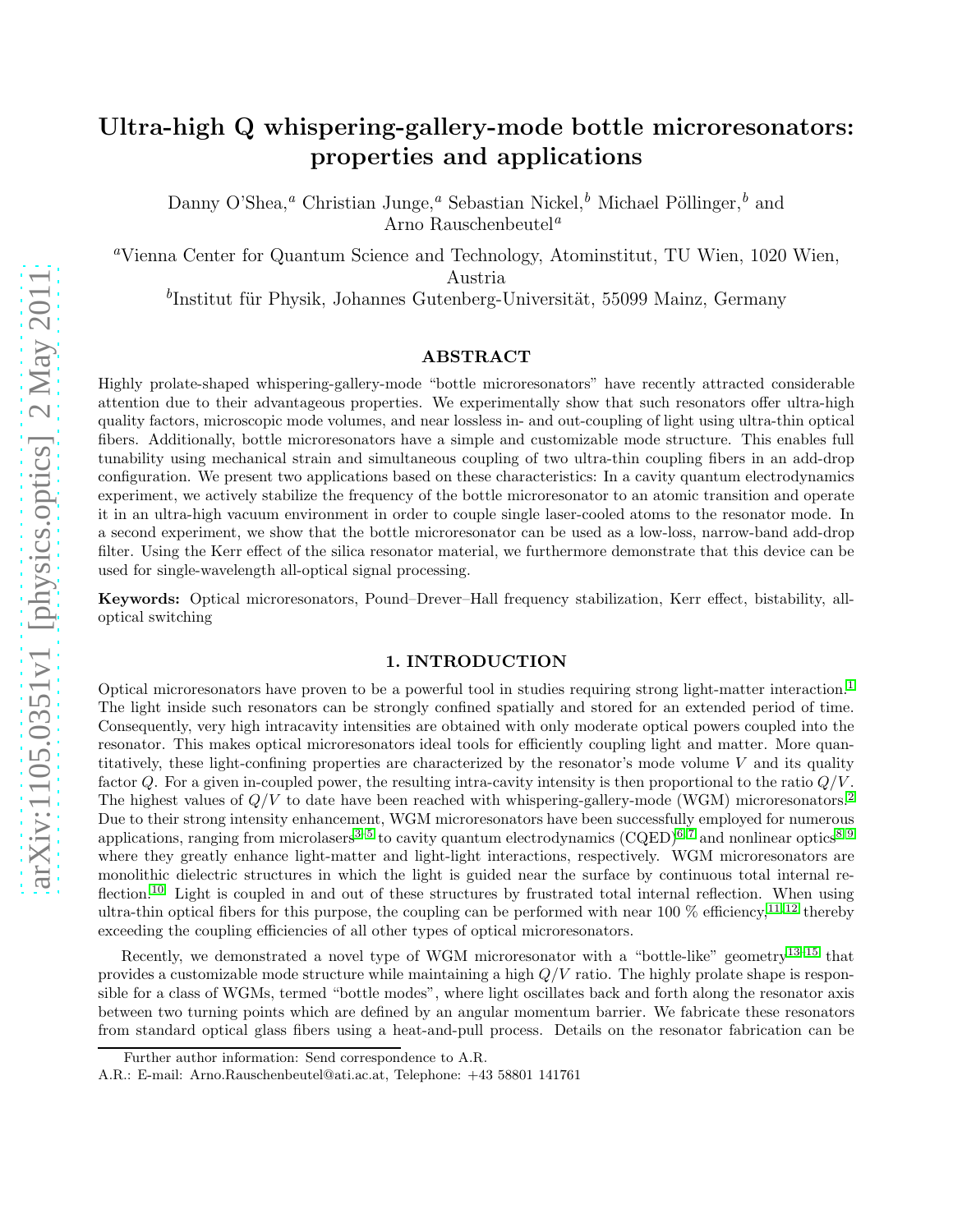

<span id="page-1-1"></span>Figure 1. Sketch of the resonator geometry along (a) and in a plane perpendicular (b) to the resonator axis. The Helmholtz equation is solved in cylindrical coordinates. The radial coordinate is denoted by  $r$ , the axial coordinate by  $z$ , and the azimuthal coordinate by  $\phi$ . A slowly varying parabolic profile of the resonator radius along the z axis is assumed (cf. Eq. [\(1\)](#page-1-0)). Each bottle mode is located between two so-called "caustics" at  $\pm z_c$ . (b) (false color image) A micrograph of a fluorescing resonator doped with  $Er^{3+}$  ions shows the actual profile of the resonator and a bottle mode.

found in Ref. [15.](#page-10-0) As shown in Fig. [1](#page-1-1) (a), the resulting axial mode structure features two pronounced regions of enhanced intensity at the so-called "caustics", located at the turning points of the harmonic motion. While being conceptually similar to traditional WGM resonators and sharing many properties, bottle resonators have the additional advantage of combining the tunability typical to Fabry–Pérot resonators. Thus, the resonator can be made resonant with an arbitrary frequency, fixed, for example, by an atomic transition.

The ability to tune the resonance frequency of microresonators to other frequency-critical elements is especially important when developing sophisticated optical processing applications. For example, many CQED quantum information protocols rely on mapping the quantum state of one two-level system onto an optical field and then transferring it to another remote two-level system. Such CQED quantum networks require multiple resonators to be mutually resonant and to be linked, e.g., by optical fibers.<sup>[16](#page-10-1)</sup> In these situations, it is important to be able to not only tune the resonator but to also stabilize the resonance frequency of the resonator to an external reference with a high degree of precision so as to maintain a robust system for extended periods of operation. The need for frequency stabilization in the case of ultra-high Q WGM microresonators is made even more apparent by considering the typical situation where a temperature change of only 1 mK is enough to change the resonance frequency by one linewidth. A scheme used to stabilize an ultra-high  $Q(Q>10^8)$  bottle resonator to an atomic transition using the Pound–Drever–Hall technique while in a vacuum environment is described in this article.

Besides the issue of tunability, the mode geometry allows one to simultaneously access the resonator with two coupling fibers, shown in Fig. [2,](#page-2-0) without the spatial constraints inherent to equatorial WGMs typically employed in microspheres and microtoroidal resonators. This facilitates the use of the bottle microresonator as a four-port device in a so-called "add-drop configuration".[12](#page-9-10) In communication technology, such devices are used for de-multiplexing optical signals. By judicious placement of the coupling fibers at the resonator caustics, the power transfer efficiency between the bus fiber and the drop fiber is as high as 93 % while, simultaneously, the filter bandwidth is as narrow as  $49 \text{ MHz}^{12}$  $49 \text{ MHz}^{12}$  $49 \text{ MHz}^{12}$ . This bodes well for applications requiring high efficiency.

The article is organized as follows: the spectral properties of bottle modes are briefly described in section [2.](#page-1-2) The tunability and frequency stabilization of ultra-high quality bottle resonators is presented in section [3](#page-3-0) and section [4,](#page-5-0) respectively. Finally, in section [5,](#page-7-0) an application is demonstrated where a bottle microresonator is used to efficiently switch light between two coupling fibers using self-phase modulation via the Kerr effect.

## 2. SPECTRAL PROPERTIES OF BOTTLE MICRORESONATORS

<span id="page-1-2"></span>The spectral properties of WGM microresonators are typically determined by their geometry. Traditional WGM resonators, like the microtoroid, microdisk, and microsphere,<sup>[1](#page-9-0)</sup> are generally considered 2-D resonators that confine light in an equatorial plane with their spectral properties defined by their diameter. In contrast, as shown in Fig. [1,](#page-1-1) bottle resonators are intrinsically 3-D in design and their spectral properties are defined by their diameter as well as their curvature along the fiber axis.<sup>[14](#page-9-12)</sup> The resonator radius R along the resonator axis z is assumed to have a parabolic profile

<span id="page-1-0"></span>
$$
R(z) = R_0 \cdot \left(1 - 1/2 \left(\Delta k \cdot z\right)^2\right). \tag{1}
$$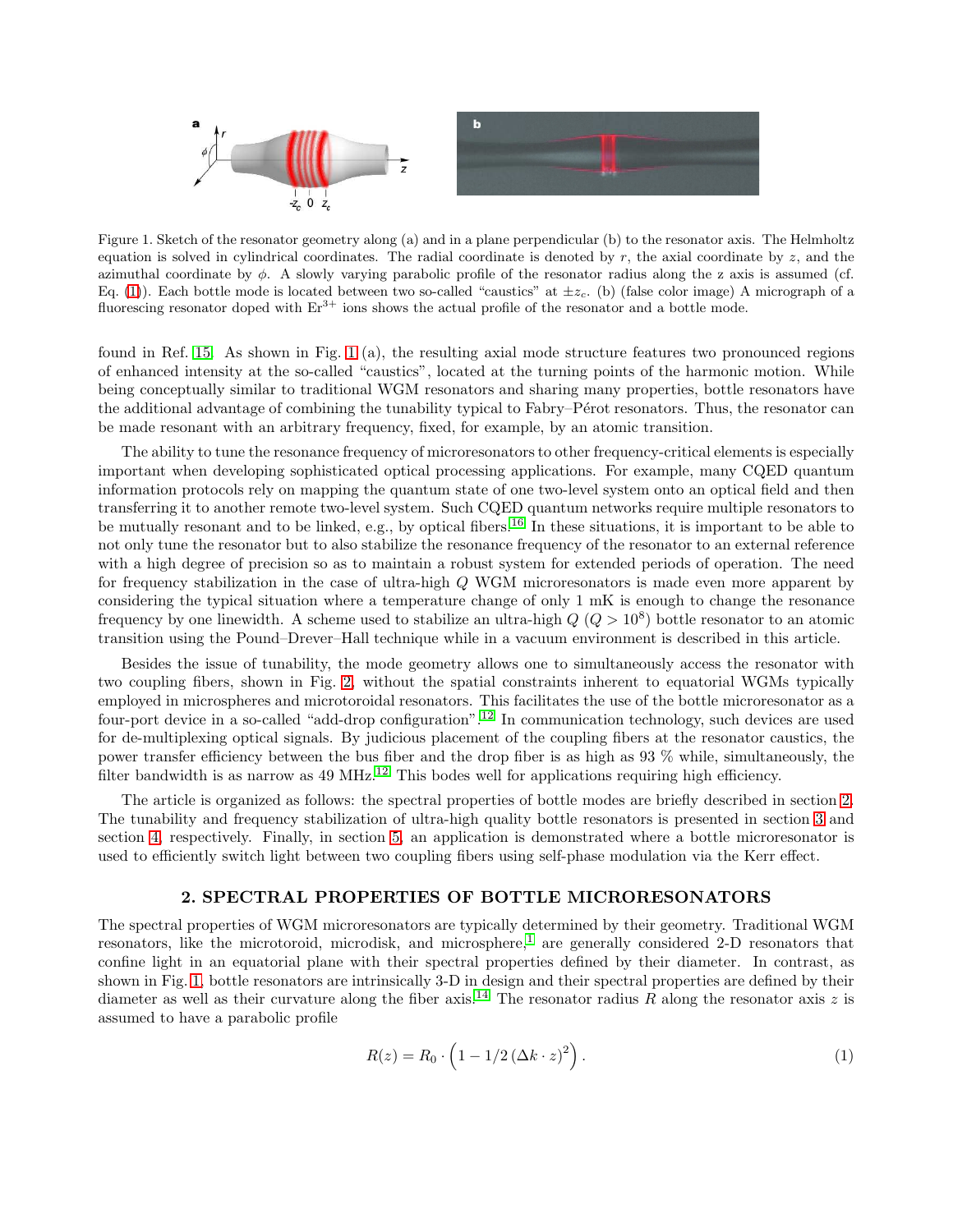

<span id="page-2-0"></span>Figure 2. (a) Schematic of the coupling setup in add-drop configuration. Two independent positioning systems are used to place two ultra-thin fiber couplers at both caustics of the bottle microresonator. Depending on its frequency, light propagating in the bus fiber is selectively coupled into the resonator mode and exits the resonator through a second ultrathin fiber, referred to as the drop fiber. (b) Analogy between a bottle microresonator and Fabry-Pérot microresonator. The two mirrors of a Fabry-Pérot cavity reflect the light back and forth along the axial direction. The resulting sinusoidal intensity distribution can be understood as being due to the confinement of the photons by an effective box-like potential (dashed line). In the case of the bottle microresonator the axial confinement is caused by an effective harmonic potential fixed by the curvature of the resonator profile. The resulting intensity distribution is therefore given by the eigenfunctions of the quantum mechanical harmonic oscillator.<sup>[14](#page-9-12)</sup> The intensity is significantly enhanced at the caustics of the bottle mode, located approximately at the classical turning points of the harmonic motion.

Here,  $R_0$  is the maximum radius of the resonator at the position  $z = 0$  and  $\Delta k$  denotes the curvature of the resonator profile. The electric field of a bottle mode must fulfill the Helmholtz equation

$$
(\nabla^2 + k^2) \cdot \vec{E} = 0 \tag{2}
$$

where  $\nabla^2$  is the Laplace operator,  $k = \omega \cdot n/c$  is the wave number of the electromagnetic field with angular frequency  $\omega$ , n is the refractive index of the resonator material, and the speed of light in vacuum is denoted by c. Due to the prolate shape of the bottle resonator there is only a small variation in its radius along  $z$ , meaning that  $dR/dz \ll 1$  in the central region of the structure. This motivates the so-called "adiabatic approximation", meaning that the radial component  $k_r = (dR/dz) \cdot k_z$  of the wave vector can be neglected with respect to the axial and azimuthal components  $k_z$  and  $k_\phi$ 

<span id="page-2-1"></span>
$$
k \approx \sqrt{k_z^2 + k_\phi^2} \approx \frac{2\pi n}{\lambda},\tag{3}
$$

where  $\lambda$  is the wavelength of light in vacuum. The resonators used in this work have a diameter  $D_0 = 2R_0$  of around 35–50  $\mu$ m and a typical curvature of  $\Delta k = 0.012 \ \mu m^{-1}$ . The bottle modes experimentally investigated are typically located in a region  $|z| \leq 10 \ \mu$ m. With these values one finds  $|k_r(z)| \leq 2.5 \times 10^{-2} |k_z(z)|$ .

In the adiabatic approximation, the wave function is written as a product of the "axial wave function"  $Z(z)$ and the "radial wave function"  $\vec{\Phi}(r, R(z))$ . The latter only exhibits a weak z dependency via the adiabatic variation of the resonator radius. The wave equation thus reads as

$$
\left(\nabla^2 + k^2\right) \cdot \vec{\Phi}\left(r, R(z)\right) Z\left(z\right) e^{im\phi} = 0,\tag{4}
$$

where the exponential component derives from the cylindrical symmetry of the azimuthal part. The radial wave equation for the component  $i$  of the wave function is given by

$$
\partial_r^2 \Phi_i (r, R(z)) + \frac{1}{r} \partial_r \Phi_i (r, R(z)) + \left( k_\phi^2 R(z) - \frac{m^2}{r^2} \right) \Phi_i = 0.
$$
 (5)

It depends on the radial coordinate and contains  $R(z)$  and m as parameters, where m is the azimuthal quantum number. It has the form of a Bessel equation, well known from the description of light propagation in optical fibers.[17](#page-10-2) The radial wave equation can be solved exactly and has two linearly independent solutions; the Bessel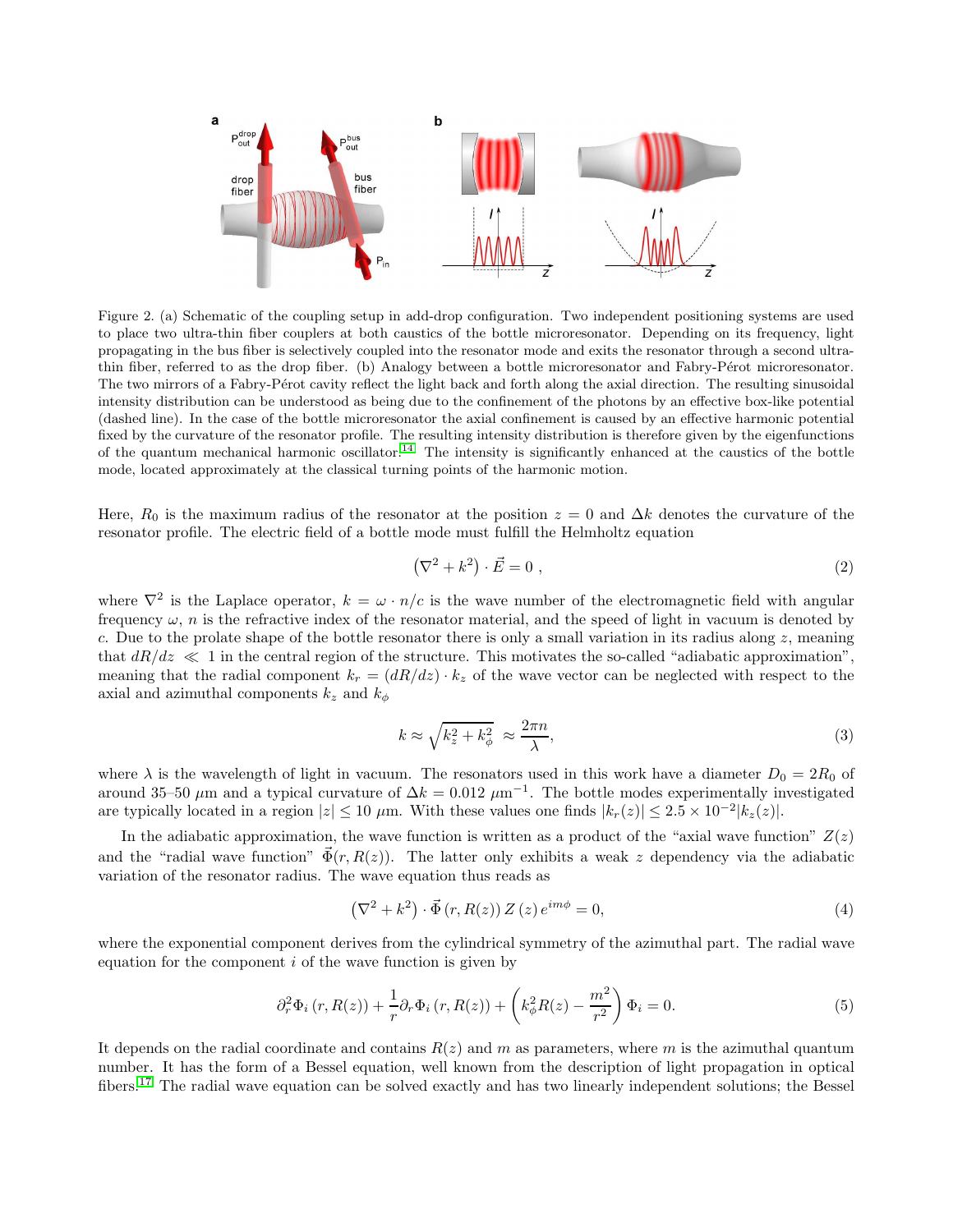function of the first kind  $J_n(x)$  and the Bessel function of the second kind  $Y_n(x)$ . The general solution for  $\Phi_i(r, z)$ is given by the following linear combination

$$
\Phi_i(r, z) = A \cdot J_m(k_\phi(z) \cdot r) + B \cdot Y_m(k_\phi(z) \cdot r).
$$
\n<sup>(6)</sup>

Additionally, WGM resonators support modes of two orthogonal polarizations; transverse magnetic modes (TM modes) where the electric field is approximately parallel to the resonator axis, and perpendicular transverse electric modes (TE modes).

The axial wave equation only depends on the z coordinate

$$
\left(\partial_z^2 + k_z^2\right) \cdot Z(z) = 0.\tag{7}
$$

Using Eq. [\(3\)](#page-2-1) and eliminating  $k_{\phi}$  via  $k_{\phi}(z) = k \cdot R_c/R(z) = m/R(z)$ , where  $R_c$  is the radius at the caustic, one can solve the axial wave equation. For the parabolic radius profile of Eq. [\(1\)](#page-1-0), the axial wave equation is well approximated by

$$
\partial_z^2 Z + \left(k^2 - \left(\frac{m}{R_0}\right)^2 - \left(\frac{m\Delta k}{R_0}\right)^2 \cdot z^2\right) \cdot Z = 0. \tag{8}
$$

This differential equation is equivalent to the harmonic oscillator  $\partial_z^2 Z + (E - V(z)) \cdot Z = 0$ , with the "kinetic energy" E and the "potential energy"  $V(z)$  as discussed in Ref. [14.](#page-9-12) The axial quantum number  $q \in \mathbb{N}$  (nonnegative integer) gives the number of nodes in the axial intensity distribution.

The resonance condition dictates that the optical path length has to be an integer multiple of the wavelength of the light field coupled into the resonator, which is satisfied only for certain caustic radii,  $R_c$ . The mode spectrum is determined by the allowed eigenvalues for the wave number and is given by

$$
k_{m,q} = \frac{m}{R_c} = \sqrt{\frac{m^2}{R_0^2} + (q+1/2)\frac{2m\Delta k}{R_0}},\tag{9}
$$

with  $\Delta E_m = 2m\Delta k/R_0$ . The solutions for Z are given by a combination of a Hermite Polynomial,  $H_q$ , and a Gaussian

$$
Z_{m,q}(z) = H_q\left(\sqrt{\frac{\Delta E_m}{2}} \cdot z\right) \exp\left(-\frac{\Delta E_m}{4}z^2\right). \tag{10}
$$

It is instructive to consider the lowest axial modes for the example of a resonator with a curvature of  $\Delta k = 0.012 \ \mu m^{-1}$ , a radius of  $R_0 \approx 17.5 \ \mu m$ , a resonant wavelength of around 850 nm, and an azimuthal quantum number of  $m = 180$ , cf. Fig. [3](#page-4-0) (a) for the axial intensity distribution. Increasing the axial quantum number causes the caustic position to shift to larger  $z$  and thus  $R_c$  decreases due to the resonator profile. At the same time, the resonance frequencies of the higher order modes shift to larger values.

## 3. SPECTRAL TUNABILITY

<span id="page-3-0"></span>While equatorial WGMs have the advantage of having small mode volumes, they also exhibit a large frequency spacing between consecutive modes. In small WGM resonators, the azimuthal free spectral range is typically very large. For example, changing m by one for a  $35-\mu m$  diameter WGM changes its resonance frequency by  $\Delta\nu_m \approx 1.9$  THz, i.e., about one percent of the optical frequency. Due to its monolithic design, tuning a WGM microresonator over such a large range is a critical issue. Electrical thermo-optic tuning of equatorial WGMs in a  $75-\mu m$  diameter microtoroidal resonator over more than 300 GHz has been demonstrated for a wavelength of 1550 nm.<sup>[18](#page-10-3)</sup> This corresponds to 35 % of the azimuthal free spectral range (FSR) and to 0.15 % of the optical frequency. Using a strain tuning technique, tuning over 400 GHz for a wavelength of 800 nm has been demonstrated for an  $80-\mu m$  diameter microsphere, limited by the mechanical damage threshold of the resonator.[19](#page-10-4) This corresponds to 50 % of the azimuthal FSR and 0.12 % of the optical frequency.

Recently, strain-tuning of a so-called "microbubble resonator" with a diameter of 200  $\mu$ m over 690 GHz has been demonstrated.<sup>[20](#page-10-5)</sup> For  $\lambda = 1550$  nm, this corresponds to 2.2 azimuthal FSRs. Microbubble resonators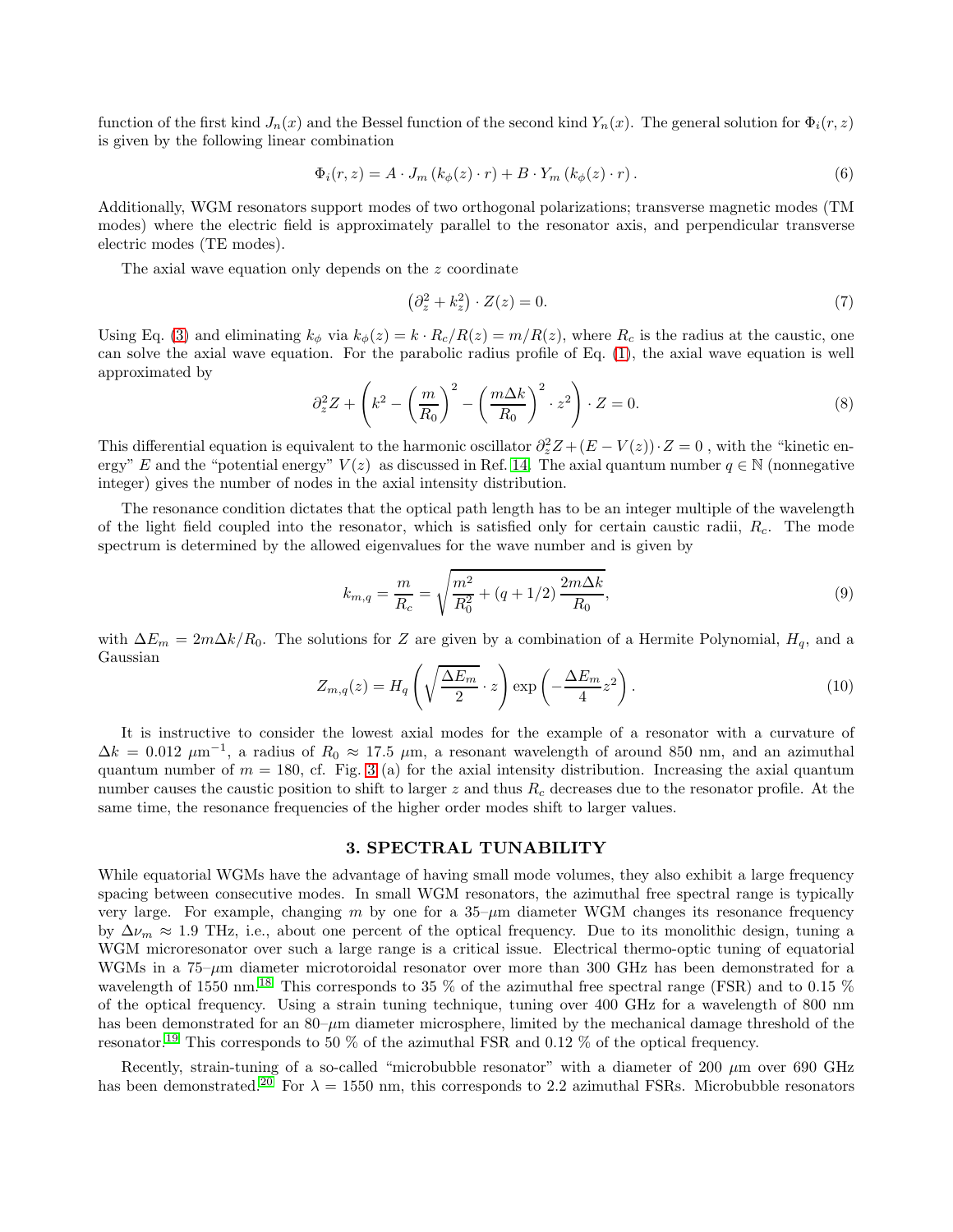

<span id="page-4-0"></span>Figure 3. Tuning the bottle microresonator. a) Calculated axial intensity distribution for TM polarized bottle modes with axial quantum numbers  $q = 1, 2, 3, 4$  and azimuthal quantum number  $m = 180$ . The calculated resonance wavelengths are 852.0 nm, 850.8 nm, 849.6 nm, and 848.3 nm, respectively. b) Tuning scheme. Each of the bottle modes in (a) can be strain tuned by 700 GHz which exceeds the free spectral range (FSR) of  $\Delta \nu_q = \nu_{m,q+1} - \nu_{m,q} \approx c\Delta k/2\pi n = 397$  GHz between bottle modes of adjacent q quantum numbers, where  $c/n$  is the speed of light in the resonator material, and n is the refractive index in vacuum. The resonance frequencies  $\nu_{m,q}$  and  $\nu_{m+1,q}$  of modes differing by one in the azimuthal quantum number m are spaced by  $m = 1.92$  THz. This frequency interval can thus be bridged by four consecutive axial modes, making any arbitrary frequency accessible by using the set of modes  $\{\nu_{m,1}, \nu_{m,2}, \nu_{m,3}, \nu_{m,4}\}$  with m properly chosen. c) Experimental demonstration of the tuning scheme in b) for the TM polarized  $q = 1$  and  $q = 2$  bottle modes. Piezo-electric shear actuators located on either end of the resonator fiber were used to elastically elongate the resonator. The strain tuning range of the  $q = 1$  mode exceeds the FSR  $\Delta \nu_q$  by a factor of 1.6. The observed axial FSR of  $\Delta\nu_q = 425$  GHz is in good agreement with the theoretical value of 397 GHz.

consist of a bulge on a microcapillary created from a silica tube.<sup>[21](#page-10-6)</sup> Due to the small wall thickness in the section forming the resonator, which is on the order of  $1-2 \mu m$ , mechanical strain can be applied very efficiently to this structure, leading to the impressive frequency shift of 0.35 % of the optical frequency. However, if one extrapolates these tuning results to resonator dimensions that may yield a good  $Q/V$  ratio, such as 40  $\mu$ m diameter, then the demonstrated resonator loses it full tunability. This is because the azimuthal FSR increases with smaller resonator dimensions. Moreover, the highest quality factor achieved in these structures is  $1.5 \times 10^6$ . Therefore, these resonators are not yet suitable for applications where high  $Q/V$ -ratios are required. Summarizing, full tunability of whispering-gallery-modes combining ultra-high quality factors and small mode volumes has so far not been achieved.

The bottle microresonator offers a solution for the problem described above. As mentioned, light harmonically oscillates in the bottle resonator between two turning points, resulting in a standing wave structure which can be compared to the one observed in Fabry–Pérot microresonators where the light is reflected back and forth between two mirrors, cf. Fig. [2](#page-2-0) (b). This analogy goes even further: like the Fabry–Pérot, the bottle microresonator exhibits an equidistant spectrum of eigenmodes, where neighboring modes differ only in the number of axial intensity nodes q. The corresponding spectral mode spacing  $\Delta \nu_q$ , called "axial FSR" in the following, is only dependent on the curvature of the resonator profile which can be customized during fabrication.<sup>[15](#page-10-0)</sup> Also, like the Fabry–Pérot, it is sufficient to tune the bottle microresonator over one axial FSR in order to have access to an arbitrary predetermined frequency with the appropriately chosen bottle mode. In our case, the axial FSR (∼ 0.4 THz) is about a factor of four smaller than the azimuthal FSR of an equatorial WGM (typically less than 2 THz) of the same diameter.

In order to keep the mode volume small, it is desirable to work with a low axial quantum number  $q$ , thereby minimizing the separation between the two caustics. Remarkably, this is possible for the bottle microresonator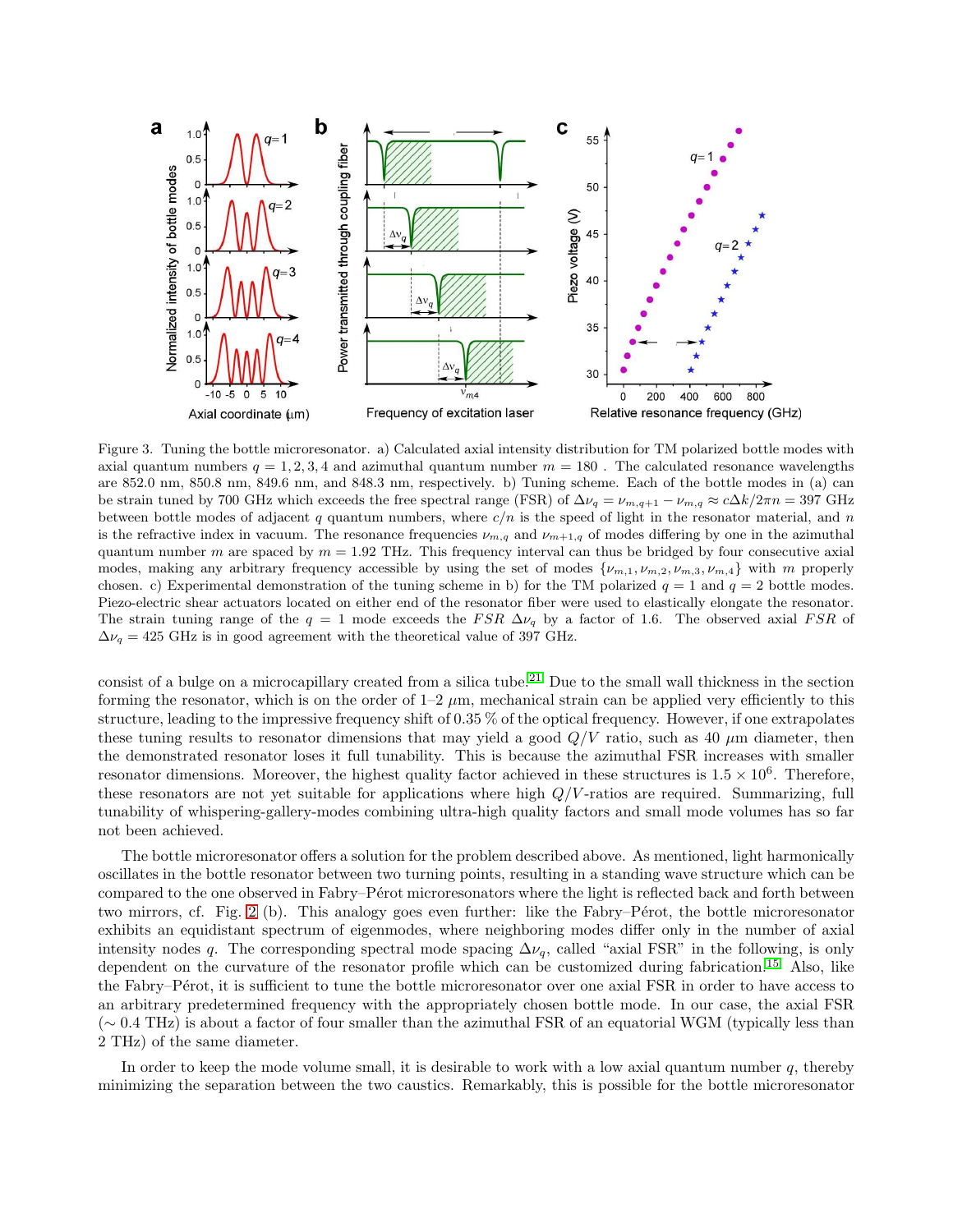

<span id="page-5-1"></span>Figure 4. Schematic of the Pound–Drever–Hall stabilization setup. APD: avalanche photodiode, EOM: electro-optic modulator.

which exhibits two FSRs, axial and azimuthal, and which can thus be tuned to any arbitrary frequency using, e.g., only the  $q = 1-4$  axial bottle modes, cf. Fig. [3](#page-4-0) (b). In Fig. 3 (c), tuning of a bottle mode over more than one axial FSR is presented in a 35–µm diameter resonator with a curvature of  $\Delta k = 0.012 \ \mu m^{-1}$ . The observed tuning range of 700 GHz is 1.6 times larger than the measured axial FSR of  $\Delta \nu_q = (425 \pm 8)$  GHz. This corresponds to a frequency shift of 0.2 % of the optical frequency. The maximum strain applied to the resonator in this measurement, limited by the travel range of the tuning piezo, is only about 35 % of the damage threshold of silica.

# 4. FREQUENCY STABILIZED WGM MODES

<span id="page-5-0"></span>Optical resonators are subject to environmental noise sources, such as temperature fluctuations and acoustic vibrations, that affect the short term as well as long term frequency stability. To counter this, active stabilization techniques have been developed, particularly in applications involving Fabry–Pérot resonators. WGM resonators, despite their monolithic design, are also influenced by these noise sources and require active frequency stabilization. Two earlier works have demonstrated stabilization of WGM resonators via thermal self-stabilization and a lock-in technique, respectively.<sup>[22,](#page-10-7) [23](#page-10-8)</sup> These techniques have a number of drawbacks. Apart from the fact that the power is a constrained parameter using the self-stabilization technique, it may fluctuate and drift over time due to external perturbations, translating into frequency fluctuations and drifts of the resonator. In addition, it is not possible to directly lock to the center of the resonance. The lock-in technique is bandwidth-limited by the intensity build-up time of the resonator. Moreover, the recapture range, i.e., the frequency range over which the resonator remains locked while subject to disturbances, is determined by the resonator linewidth. To fulfill the need to stabilize a WGM resonator having ultra-high quality factor modes, we have developed a Pound–Drever– Hall locking scheme, cf. Fig. [4.](#page-5-1) It offers several advantages, namely, it effectively decouples power fluctuations from frequency fluctuations, has a large recapture range, and is not limited by the resonator bandwidth.<sup>[24](#page-10-9)</sup>

An electro-optic modulator phase modulates the laser beam and is driven by a local oscillator running at 42.8 MHz. This frequency is large enough for the sidebands to be distinguishable from the carrier in the resonator spectrum, which has a linewidth of 2–4 MHz, dependent upon the particular resonator mode. Light, with as little as 15 nW of power, transmitted past the fiber-resonator coupling junction is detected on a high gain avalanche photodiode (APD). The signals from the local oscillator and APD are mixed, low-pass filtered, and sent to a proportional-integral (PI) controller where a correction signal is generated. This is in turn amplified and fed back to the resonator shear piezo. Care is taken not to excite mechanical resonances in the resonator fiber by using a 100 Hz low-pass filter before the piezo, thereby fixing the bandwidth of the control loop.

We quantify the performance of the stabilization scheme in an ultra-high vacuum environment, compatible with the requirements of a single atom cavity quantum electrodynamics experiment. For this purpose, we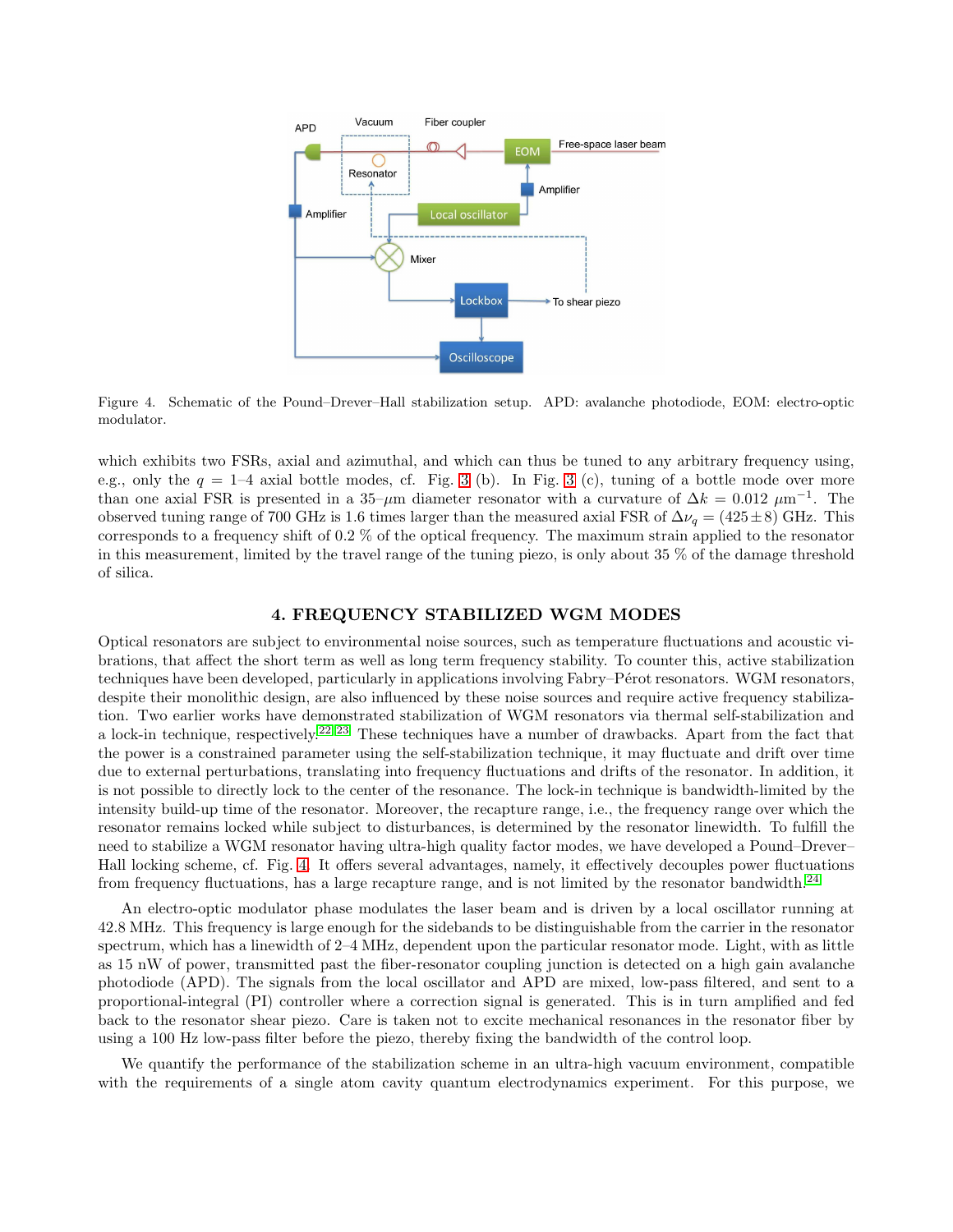

<span id="page-6-0"></span>Figure 5. Stabilization of an ultra-high Q factor bottle mode in a vacuum of  $2\times10^{-9}$  mBar. The mode lineshape (a) reveals a linewidth of 4.8 MHz  $(Q_0 = 1.4 \times 10^8)$  which is calibrated using sidebands as frequency markers. The corresponding PDH error signal is shown in (b). (c) When the resonator is stabilized to the laser, which is in turn stabilized to the D2 transition of  ${}^{85}Rb$  using a Doppler-free spectroscopy setup, fluctuations are visible around the setpoint of the transmitted power. The rms value of these fluctuations is 344 kHz and is marked with dashed lines.

measure the fluctuations of the transmitted power. Since these fluctuations are zero to first order when the resonator–laser detuning fluctuates around zero, we purposefully introduce an offset to the setpoint of the PI controller. This results in a non-zero resonator–laser detuning and relative frequency fluctuations between the laser and the resonator are thus directly converted into intensity fluctuations. The setpoint for the PI controller is indicated by the horizontal dashed line in Fig. [5](#page-6-0) (a). With the resonator stabilized in Fig. [5](#page-6-0) (c), fluctuations around the setpoint correspond to a rms frequency noise of 344 kHz or around 7 % of the resonator linewidth over a time interval of 50 ms. This time interval is 5 times longer than the response time of the resonator lock. We have tested the lock for periods of up to one hour without any sign of degradation of its performance.

#### 4.1 Thermal Response in Vacuum

Silica ranks among one of the lowest absorbing materials with as little as  $0.2 \text{ dB/km}$  loss at  $1.5 \mu \text{m}$  wavelength. But, nevertheless, the absorbed light is converted into heat. This issue is particularly pertinent to monolithic microresonators where high  $Q/V$  ratios facilitate huge power build-up factors and therefore extremely high power densities. For example, with just  $1 \mu W$  of power coupled into a bottle resonator, the circulating intensity can reach 1 MW/cm<sup>2</sup>. The heat dissipated in the mode volume influences the resonator radius, R, and refractive index, n, and this in turn shifts the resonance frequency,  $\nu$ , according to the relation

$$
\frac{\delta \nu}{\nu} \approx -\frac{\Delta R}{R} - \frac{\Delta n}{n}.\tag{11}
$$

Placing the resonator in a vacuum exacerbates the issue by denying one of the heat dissipation routes, i.e., convection from the mode volume to the ambient environment. This leaves heat conduction through the resonator material as the dominant dissipation mechanism. While the resonator will reach a thermal equilibrium if simply probed with a CW laser light of constant power, many applications, such as the optical switch presented in section [5,](#page-7-0) involve pulsing or ramping the power. Accordingly, this causes the resonant frequency to change over time depending on the operating conditions.

We have investigated the thermal response characteristics of a frequency stabilized bottle resonator having high quality factor and near critical coupling in vacuum. In particular, the step response of the resonator mode frequency is studied by first locking the resonator and then abruptly turning off the locking laser light. The development of the resonance frequency of the mode follows a typical exponential response according to the equation  $\nu(t) = A(1 - e^{-t/\tau})$ , where A is a pre-factor in units of MHz and  $\tau$  is the thermal time constant of the resonator. The setup used here is similar to that used for frequency locking the resonator in section [4](#page-5-0) except for the addition of a sample-and-hold circuit before the shear piezo that maintains the resonator at constant mechanical strain when the locking laser is turned off. An acousto-optic modulator performs the switching of the light with a rise/fall time of a few tens on nanoseconds. The drift of the resonance frequency of the mode is recorded by probing the transmission every 15 ms for a duration of 50  $\mu$ s when the locking laser light is turned off. Simultaneously with the probing, the Pound–Drever–Hall error signal is recorded and reveals the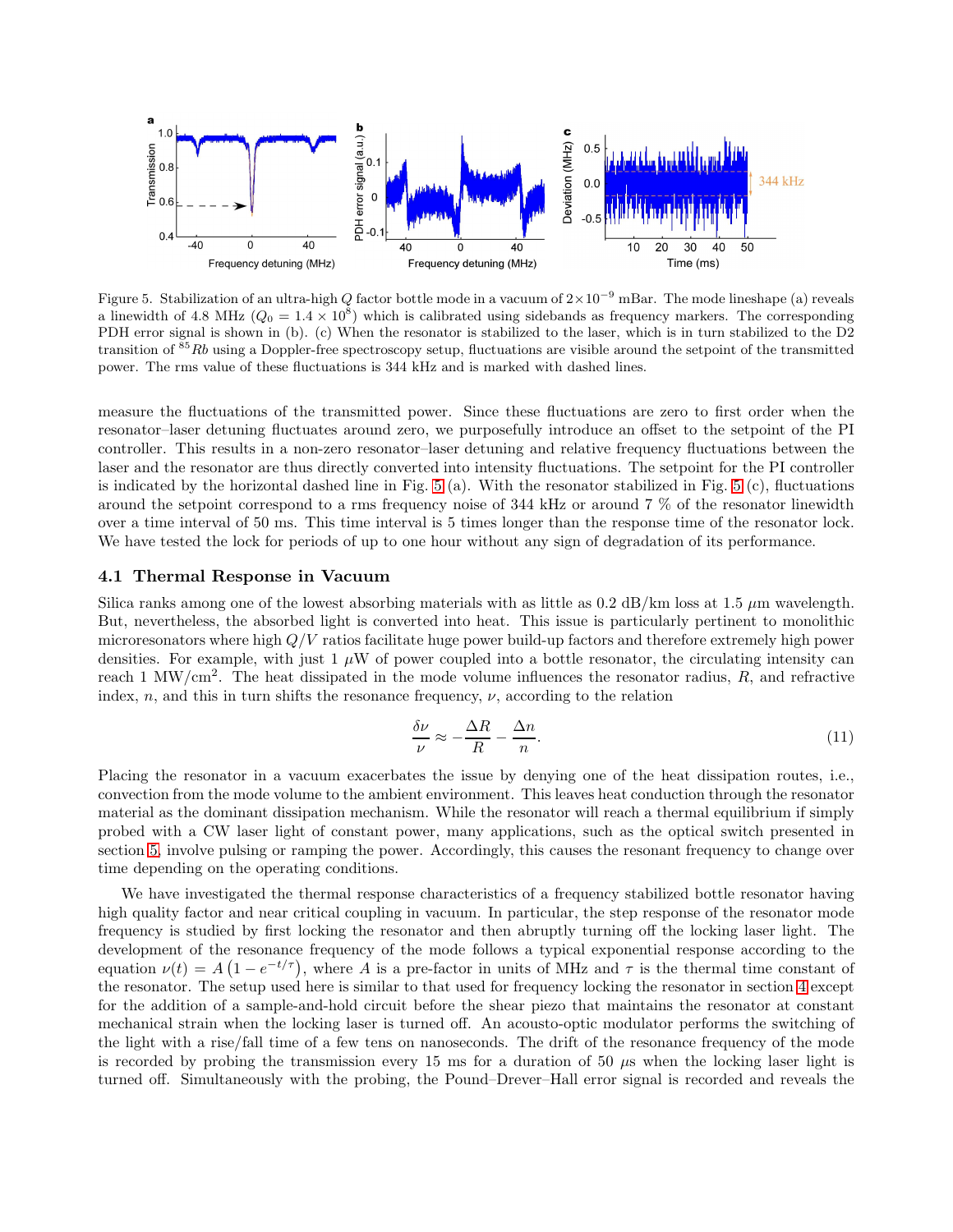

<span id="page-7-1"></span>Figure 6. Dependence of the drift rate of a resonator mode on lock laser power. Increasing the power causes the absorption and therefore the drift rate to increase linearly.

direction in which the frequency of the mode has drifted. Figure [6](#page-7-1) shows the drift rate,  $R = A/\tau$ , has a linear dependence with laser power and can be as much as 0.5 MHz/ms for a laser power of just 120 nW. For the resonator mode considered here, this power is enough to shift the resonance by about 10 % of the linewidth in 2 ms. Extrapolating the results to higher powers indicates that with  $1 \mu W$  of power the mode will be shifted by around 40 % of the linewidth in 1 ms, thus affecting the transmission very strongly. A thermal time constant of  $\tau = 105$  ms was measured from data taken for powers of 15 nW and 20 nW. This is considerably longer than a similar measurement with a bottle resonator in air which found a time constant of  $13-15$  ms.<sup>[12](#page-9-10)</sup> The difference is attributed to the relative importance of conductive and convective cooling mechanisms. For resonators with ultra high quality factor it is thus desirable to use very low powers to lock the resonator. A feedforward mechanism to compensate the drift could be developed based on the presented data.

## 5. ALL-OPTICAL SIGNAL PROCESSING USING THE KERR EFFECT

<span id="page-7-0"></span>One important application of the bottle microresonator lies in the field of all-optical signal processing where the flow of one light field is controlled using a second light field. As already mentioned in section [1,](#page-0-0) the advantageous mode geometry of the bottle microresonator straight forwardly allows the realization of a so-called "add–drop configuration" where the resonator acts as a filter which selectively transfers light from a bus fiber to a drop fiber depending on the frequency of the light, cf. Fig. [7.](#page-8-0) All-optical switching can be implemented by using the third order nonlinearity of silica to control the resonance frequency of the resonator by changing the intra-cavity intensity.

In order to characterize the spectral properties and the transfer efficiency of the add–drop configuration on resonance, two ultra-thin fibers are placed at both caustics of a bottle mode with an intrinsic quality factor of  $Q_0 = 1.8 \times 10^8$ , cf. Fig. [2.](#page-2-0) We investigate the system by means of a distributed feedback (DFB) diode laser which is scanned over the resonance of the bottle mode. The powers at both fiber output ports are monitored with photodiodes. As show in Fig. [7,](#page-8-0) when light is resonant with the frequency of the bottle mode, a Lorentzianshaped dip in the detected power of the bus fiber occurs while light is simultaneously transferred to the drop fiber. Using a Lorentzian fit, we determine a linewidth of  $\Delta \nu_{\rm load} = 49$  MHz, corresponding to a loaded quality factor of  $Q_{load} = 7.2 \times 10^6$ , and a transfer efficiency of 93 % between the fiber waists. The overall transfer efficiency, including the losses at the taper transitions to the ultrathin fiber waists, remains as high as 90 %. We note that the performance of our device in terms of combining high-efficiency filter functionality, high loaded quality factor, and single mode fiber operation lines up with the best to date.[25](#page-10-10)

Since the quality factor remains high in the add-drop configuration, extremely high intra-cavity intensities can be reached, even with very low input powers. The system is therefore an ideal candidate to demonstrate all optical switching schemes based on the nonlinear Kerr effect which connects the intra-cavity intensity with the refractive index. A variation of the intra-cavity intensity thus modifies the optical path length and thus changes the transmission properties of the bottle microresonator. In Fig. [8](#page-8-1) we present routing of optical signals using this principle in the add–drop configuration by controlling the optical input power,  $P_{\text{in}}$ . The laser frequency is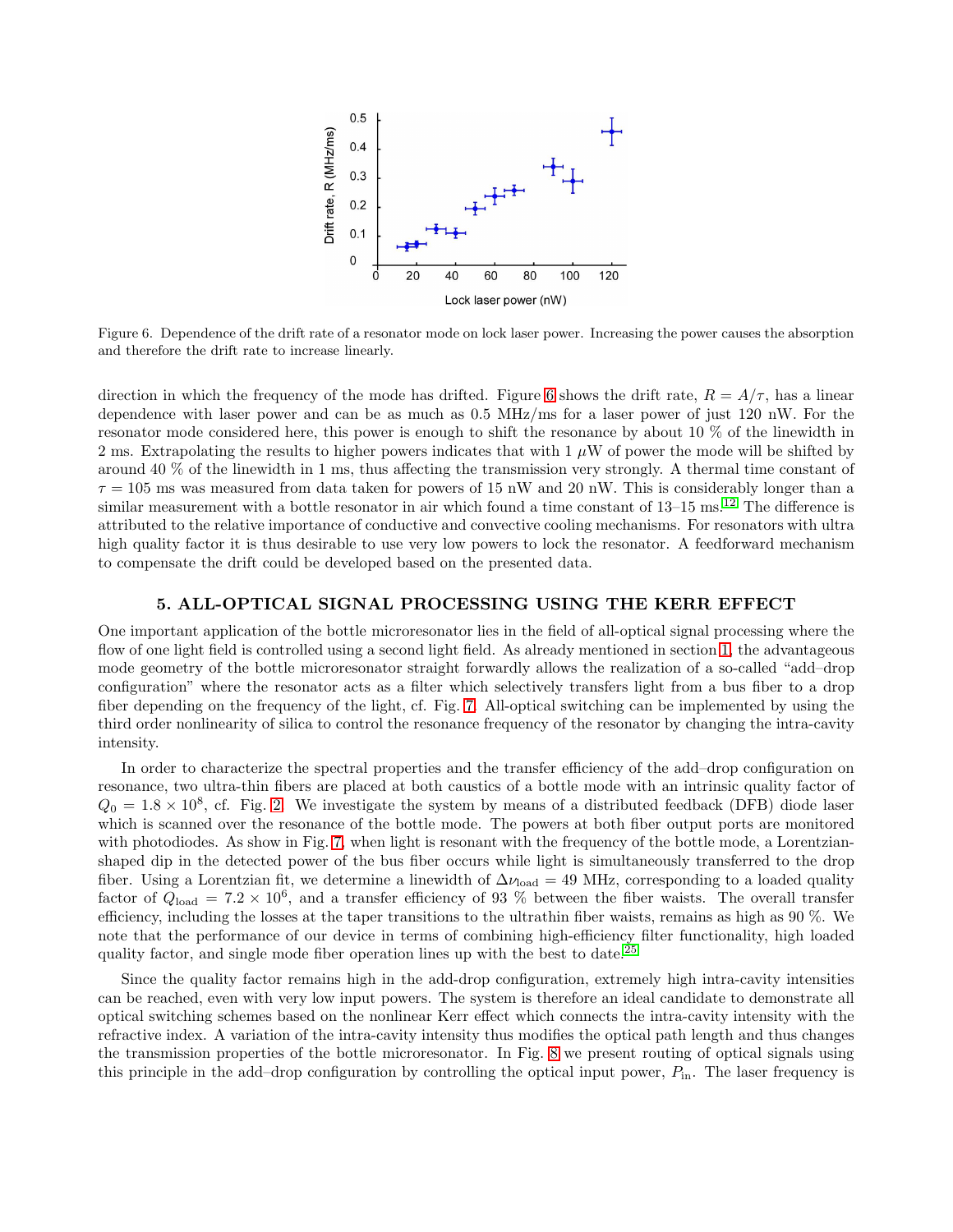

<span id="page-8-0"></span>Figure 7. Resonant power transfer between the two fibers coupled to the evanescent field of a bottle mode with ultrahigh intrinsic quality factor. The plot shows the powers at the waists of the bus fiber  $P_{\text{out}}^{\text{bus}}$  (purple dots) and the drop fiber  $P_{\text{out}}^{\text{drop}}$  (blue dots) while the frequency of the probe laser is swept over the resonance. A loaded quality factor of  $Q_{\text{load}} = 7.2 \times 10^6$  and a power transfer efficiency of 93 % were inferred by fitting a Lorentzian to both signals (yellow curves).



<span id="page-8-1"></span>Figure 8. Demonstration of all-optical switching using the optical Kerr bistability in a bottle microresonator.  $P_{\text{in}}$  (green) is varied between two levels which are located below and above the bistable regime (schematically indicated by the dashed lines) as shown in the inset. At the same time, the power at the outputs of the bus fiber (blue) and the drop fiber (purple) is monitored. As soon as the input power exceeds  $P_{\text{high}}$ , i.e., the threshold power for optical bistability, 70 % of the incident light is transferred to the output of the drop fiber. Lowering the input power below  $P_{\text{low}}$  again reverses the situation at the outputs.

initially detuned by -1.2 linewidths from the mode resonance. When  $P_{\text{in}}$  exceeds a threshold  $P_{\text{high}}$ , the intracavity intensity reaches a critical value and the Kerr effect "pulls" the resonator mode into resonance with the laser frequency in a self-amplifying process. Thus, optical power is transferred from the bus to the drop fiber. Due to the nonlinearity of the bottle resonator material, the transmission properties exhibit a bistable behavior as indicated in the inset of Fig. [8.](#page-8-1) In order to switch the signal back to the bus fiber the optical power therefore has to be decreased below another threshold value  $P_{\text{low}}$ , well below  $P_{\text{high}}$ , before the resonator returns to the initial situation. About 70 % of the power launched into the bus fiber exits the drop fiber in the corresponding "HIGH"-state with a modulation depth of 9 dB between the HIGH-state and the LOW-state while the switching rate can be as high as  $1 \text{ MHz}$ .<sup>[12](#page-9-10)</sup>

To the best of our knowledge, this is the first time that a continuous wave signal is routed between two output channels using a single-wavelength scheme. All previous bistable single-wavelength schemes only demonstrated ON-OFF switching. $26, 27$  $26, 27$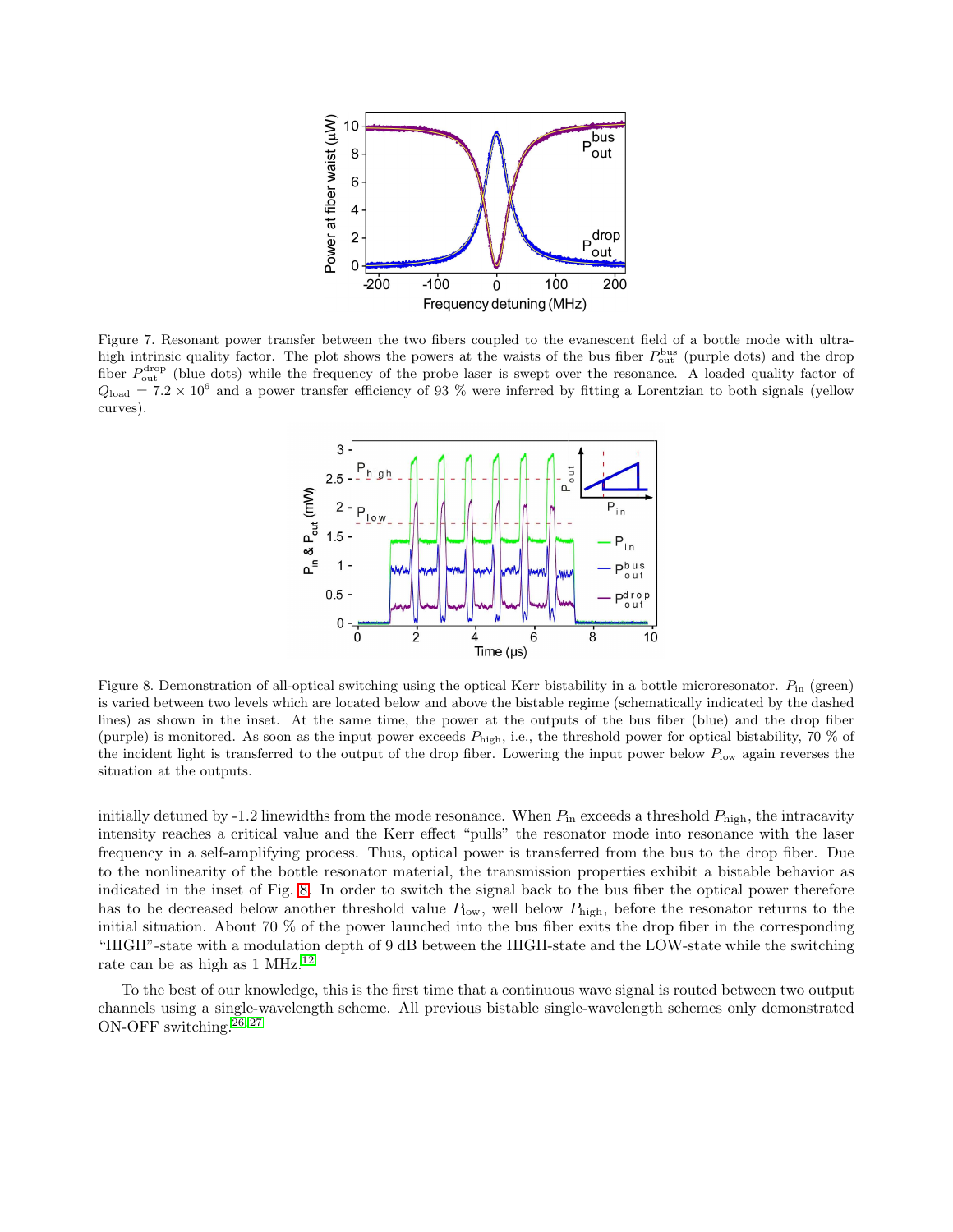## 6. SUMMARY

Summarizing, we present a fully tunable WGM microresonator. The tunability of our bottle microresonator stems from the confinement of the light between two caustics in a simple Fabry–Pérot-like axial mode structure. We have demonstrated active frequency stabilization of a bottle microresonator with an ultra-high quality factor in excess of  $1 \times 10^8$  in an ultra-high vacuum environment using the Pound–Drever–Hall technique. Moreover, the advantageous mode geometry of the bottle modes allows near-lossless simultaneous coupling of two independent coupling fibers at the two caustics. We operated the resonator in this add-drop configuration and demonstrated a power transfer efficiency of up to 93 % for a filter linewidth of only 49 MHz, corresponding to a loaded quality factor as high as  $7.2 \times 10^6$ . Finally, using the Kerr effect, we realized a bottle microresonator-based all-optical switch with an overall efficiency of 70 % at rates of 1 MHz. In conjunction with its high  $Q/V$  value, these applications reveal the enormous potential of the bottle microresonator for coupling light and matter. The bottle microresonator thus opens the route towards the realization of next-generation communication and information processing devices such as single photon all-optical switches<sup>[28](#page-10-13)</sup> and single photon transistors.<sup>[29](#page-10-14)</sup>

# ACKNOWLEDGMENTS

Financial support by the DFG (Research Unit 557), the Volkswagen Foundation, and the ESF (EURYI) is gratefully acknowledged.

## REFERENCES

- <span id="page-9-1"></span><span id="page-9-0"></span>1. K. J. Vahala, "Optical microcavities," *Nature* 424, pp. 839–846, 2003.
- 2. T. J. Kippenberg, S. M. Spillane, and K. J. Vahala, "Demonstration of ultra-high-Q small mode volume toroid microcavities on a chip," *Appl. Phys. Lett.* 85, pp. 6113–6115, 2004.
- <span id="page-9-2"></span>3. V. Sandoghdar, F. Treussart, J. Hare, V. Lefèvre-Seguin, J.-M. Raimond, and S. Haroche, "Very low threshold whispering-gallery-mode microsphere laser," *Phys. Rev. A* 54, pp. R1777–R1780, 1996.
- 4. W. von Klitzing, E. Jahier, R. Long, F. Lissillour, V. Lefèvre-Seguin, J. Hare, J.-M. Raimond, and S. Haroche, "Very low threshold green lasing in microspheres by up-conversion of IR photons," *J. Opt. B: Quantum Semiclass. Opt.* 2, pp. 204–206, 2000.
- <span id="page-9-3"></span>5. M. Cai, O. Painter, K. J. Vahala, and P. C. Sercel, "Fiber-coupled microsphere laser," *Opt. Lett.* 25, pp. 1430–1432, 2000.
- <span id="page-9-4"></span>6. D. W. Vernooy, A. Furusawa, N. P. Georgiades, V. S. Ilchenko, and H. J. Kimble, "Cavity QED with high-Q whispering gallery modes," *Phys. Rev. A* 57, pp. R2293–R2296, 1998.
- <span id="page-9-5"></span>7. T. Aoki, B. Dayan, E. Wilcut, W. P. Bowen, A. S. Parkins, T. J. Kippenberg, K. J. Vahala, and H. J. Kimble, "Observation of strong coupling between one atom and a monolithic microresonator," *Nature* 443, pp. 671–674, 2006.
- <span id="page-9-6"></span>8. T. Carmon and K. J. Vahala, "Visible continuous emission from a silica microphotonic device by thirdharmonic generation," *Nature Physics* 3, pp. 430–435, 2007.
- <span id="page-9-7"></span>9. P. Del'Haye, A. Schliesser, O. Arcizet, T. Wilken, R. Holzwarth, and T. J. Kippenberg, "Optical frequency comb generation from a monolithic microresonator," *Nature* 450, pp. 1214–1217, 2007.
- <span id="page-9-8"></span>10. A. B. Matsko and V. S. Ilchenko, "Optical resonators with whispering-gallery modes - part I: basics," *IEEE J. Sel. Top. Quantum Electron.* 12, pp. 3–14, 2006.
- <span id="page-9-9"></span>11. S. M. Spillane, T. J. Kippenberg, O. J. Painter, and K. J. Vahala, "Ideality in a fiber-taper-coupled microresonator system for application to cavity quantum electrodynamics," *Phys. Rev. Lett.* 91, p. 043902, 2003.
- <span id="page-9-10"></span>12. M. Pöllinger and A. Rauschenbeutel, "All-optical signal processing at ultra-low powers in bottle microresonators using the Kerr effect," *Opt. Express* 18, pp. 17764–17775, 2010.
- <span id="page-9-11"></span>13. M. Sumetsky, "Whispering-gallery-bottle microcavities: the three-dimensional etalon," *Opt. Lett.* 29, pp. 8– 10, 2004.
- <span id="page-9-12"></span>14. Y. Louyer, D. Meschede, and A. Rauschenbeutel, "Tunable whispering-gallery-mode resonators for cavity quantum electrodynamics," *Phys. Rev. A* 72, p. 031801, 2005.